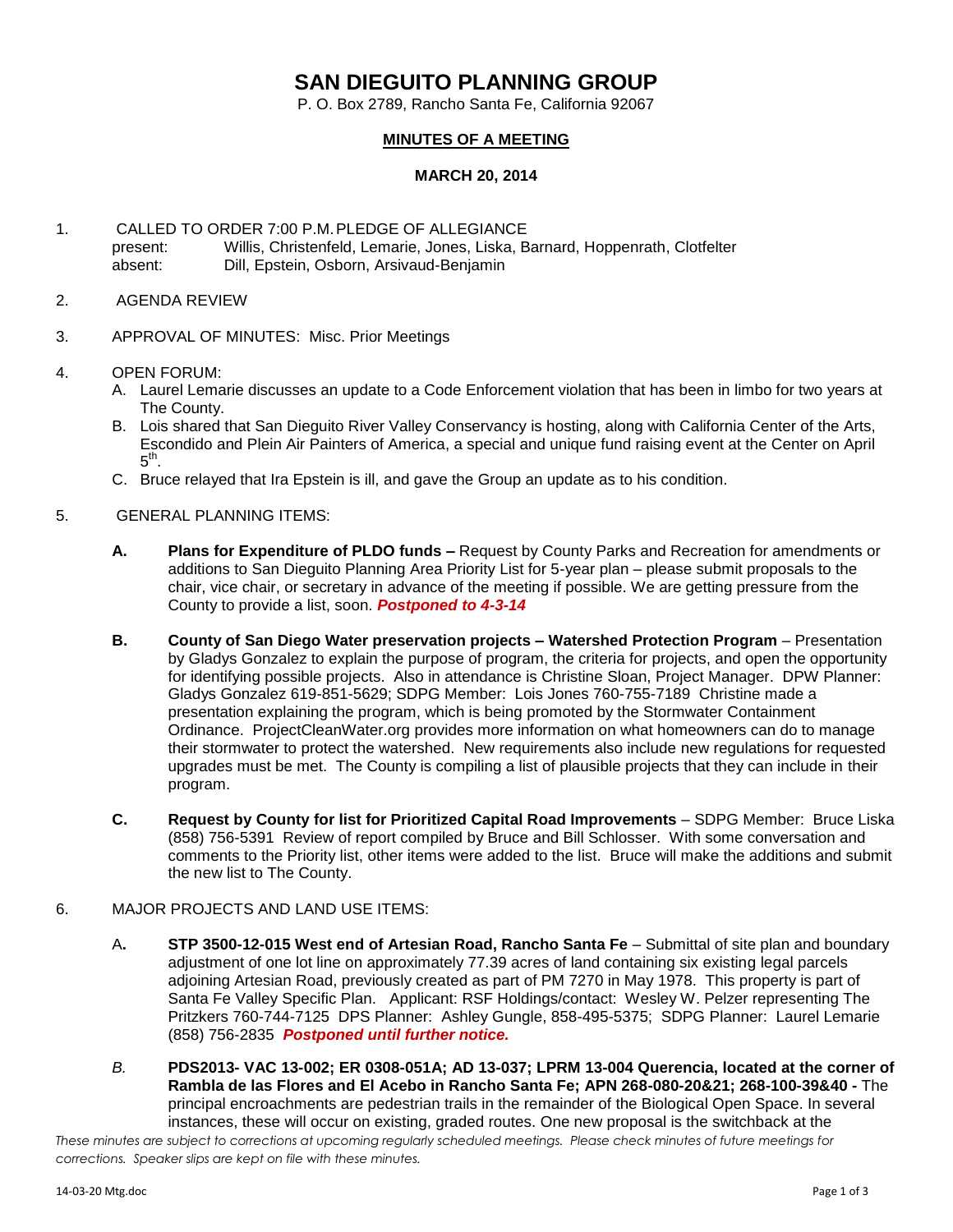northeastern area. The feature would not be visible except when actually on the trail due to the height of the Chaparral in this area. Another trail area is between the guest house lot 2 and lot 3, through the narrow Biological Open Space area. These trails, especially the new one, would have to be carefully designed and constructed since in some areas, the soil is very sandy and erosive. No horse use on the trails is contemplated since this would introduce high-nitrogen weeds into these preserve area. Applicant: Zain Rodriguez for TX-CA Holdings, LLC 619-325-6333; PDS Planner: Beth Ehsan 858-694-3103; SDPG Member: Laurel Lemarie 858-756-2835

**Motion** by Laurel Lemarie to recommend approval as submitted, for the vacation of open space for two sections as designated with agreed upon mitigation of same. Seconded: Hoppenrath

 $Ayes = 8$  nos = 0 abstain = 0 absent/vacant = 7

- C. **SP13-001, GPA13-001, STP13-003, TM5575, REZ13-001, ER13-08-002 Eden Hills Valiano** located in Eden Valley at Mt. Whitney & Country Club Lane; APN#232-013-01,02,03, 232-020-55, 232-492-01, 232- 500-18thru23, 235-031-41 Request for tentative map approval, general plan amendment to accommodate the change in land use for a 5-neighborhood development. Applicant contact: Melissa Krause of Integral Communities, for Eden Hills Property Owner, LLC, 760-944-7511; County Planner: Beth Ehsan, 858-694-3103; SDPG Planner: Kevin Barnard 858-688-1700 *Postponed until further notice.*
- D. **Minor deviation to approved site plan** located at 16625 Dove Cyn Rd., 4-S Ranch. Applicant: Jerry Murdock/Ultra Signs 619-520-2966; PDS Planner: Debra Frischer 858-495-5201; SDPG Planner: Don Willis The sign is consistent to the zoning as submitted.

**Motion** by Don Willis to approve as submitted. Seconded: Hoppenrath  $Aves = 8$  nos = 0 abstain = 0 absent/vacant = 7

- E. **PDS 2013 STP 13-030** located at 17505 Camino Brisa Del Mar in San Diego. Site plan for 4,732 sf twostory family home on 2.5 acres. APN 678-070-17 Applicant: Phil Gaitaud representing Robert Riddle; PDS Planner Melanie Tylke 858-694-3721; SDPG member: Chaco Clotfelter 858-342-3050 *Postponed to 4-3-14*
- F. **Sprint Site SD54XC421** located at 6046 El Tordo, Rancho Santa Fe. Request for site plan waiver for modification of existing site to remove existing equipment cabinets on rooftop and relocate them into the parking garage, and replace current antennas with new ones. Applicant Alexander Novak from Novation Grp Consulting on behalf of Sprint Telecommunications 847-430-3547; PDS Planner: Connor McGee; SDPG Member Don Willis 858-481-1535

**MOTION** by Don Willis to approve as submitted. Seconded: Clotfelter

 $Aves = 8$   $nos = 0$  abstain = 0 absent/vacant = 7

- G. **PDS2014 VAR 14-001** located at 7102 Via de Maya, Rancho Santa Fe. Request for front yard variance from 100' to 60' on 2.86 acre parcel. APN 267-030-27-00. Applicant: Max Wuthrich on behalf of Conrad & Suzi Vaplon (858)756-1788; DPS Planner: Don Kraft (858)694-3856; SDPG Member: Lois Jones (760)755-7189 *Postponed to 4-3-14*
- H. **PDS 2014 STP 14-005** Site plan for 7,096 sf single family dwelling with 690 sf guest house on previously graded pad, located at 16681 Riding High Way & Coconut Grove Court in The Crosby Estates. No exceptions or waivers are required for this project. APN 267-201-14 Applicant: John Jensen Architects for applicant, Joe Gallagher, 858-756-7426; DPS Planner: Don Kraft 858-694-3856; SDPG Member: Mid Hoppenrath 760-747-1145 *Postponed to 4-3-14*
- I.
	- **PDS2013 TPM 21207, ER13-08-008, STP 13-018 Tentative Parcel Map for two parcels on 25.17 acres located at Artesian Road and Rio Vista Road in Santa Fe Valley.** Revisions to original plans. Apn 269-100- 28. Applicant: David Caron for Lischewski Trust 760-746-4955; PDS Planner: Ashley Gungle 858-495-5375; SDPG Project Person: Bill Osborn 619-507-9312 *Previously reviewed 8-22-2013 Postponed to 4-3-14*
- *J.* **PDS 2014 AD 14-015 located at 6735 Poco Lago, near Caminito Santo Tomas in Rancho Santa Fe**  Request for administrative permit to encroach into open space to install solar system offsite. APN #303-100- 30-00 Applicant: Larry VanderrPloeg representing Jack Fraser 760-315-2150; PDS Planner: Don Kraft 858- 694-3856; SDPG Member: Laurel Lemarie 858-756-2835 The applicant wants to install 91 panels on the slope behind his house, along with the 26 panels on the roof of his home.

*These minutes are subject to corrections at upcoming regularly scheduled meetings. Please check minutes of future meetings for corrections. Speaker slips are kept on file with these minutes.*